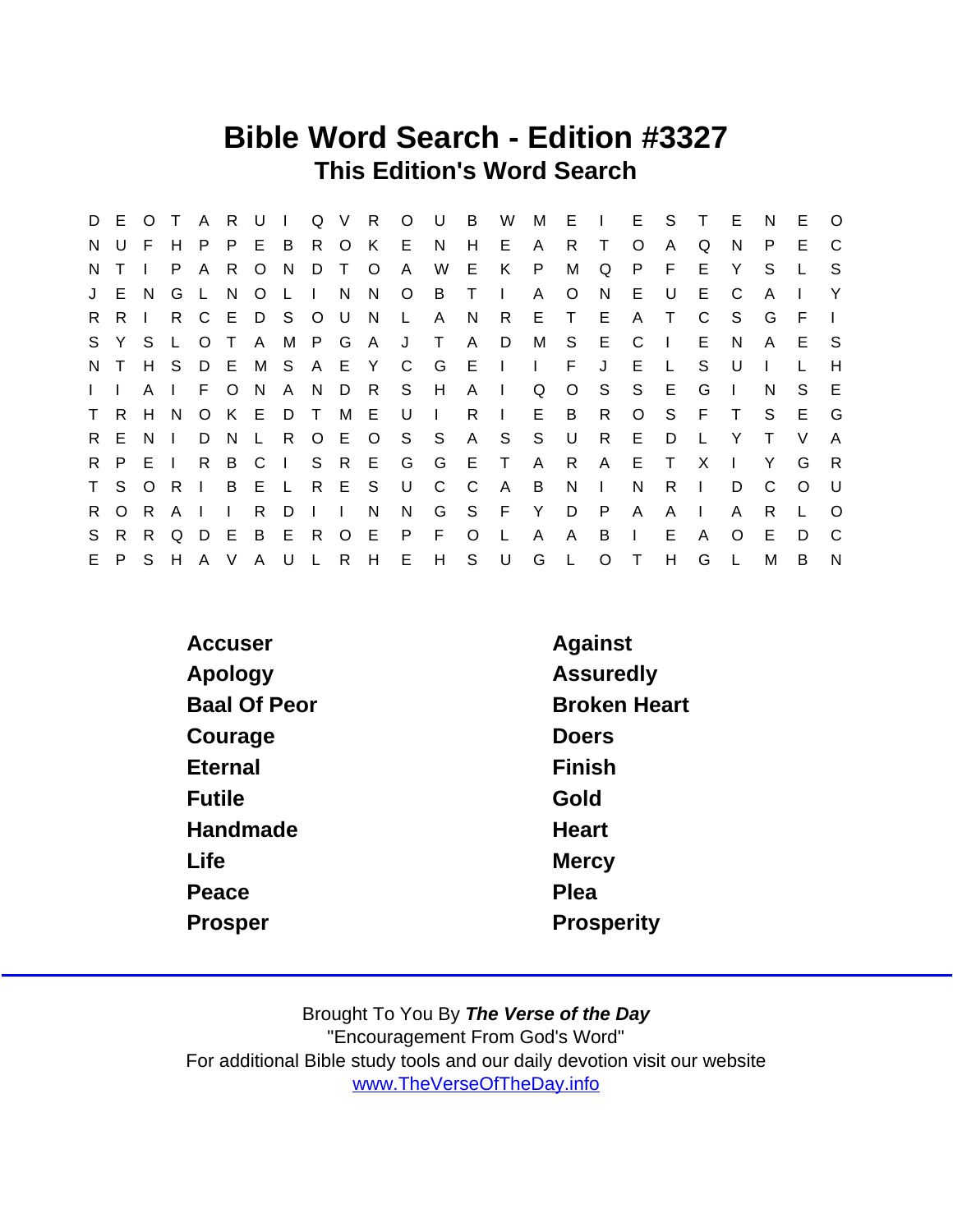### Bible Word Search - Edition #3327 Word Search Answer Guide

|              |           |              |              |              |              |               |             |     |           |                         | de ot Aruiqvrou |                | b            | W            |              |         |              | me i e      | s      | $-t$         | e            | n            | e            | $\Omega$     |
|--------------|-----------|--------------|--------------|--------------|--------------|---------------|-------------|-----|-----------|-------------------------|-----------------|----------------|--------------|--------------|--------------|---------|--------------|-------------|--------|--------------|--------------|--------------|--------------|--------------|
|              | n u       | F.           |              | HPP          |              |               |             |     | e B R O K |                         | E N             |                | $H_{\perp}$  | E.           | A            | R.      | $\top$       | $\circ$     | a      | q            | n            | p            | e            | $\mathbf{C}$ |
| n t          |           | $\mathbf{L}$ | P.           | $\mathsf{A}$ | -R           |               | Ondt        |     |           | $\overline{\mathbf{O}}$ | a               | W              | e            | $\mathsf{k}$ | p            | m       | q            | P.          | F      | e            | y            | S            | L            | <b>S</b>     |
|              | je N      |              |              |              |              | g L N O L i n |             |     |           | n                       | $\circ$         | b              | t i          |              | a            | $\circ$ | n            | E.          | U      | $\mathbf{e}$ | $\mathbf{C}$ | $\mathsf{A}$ | $\mathbf{L}$ | $\mathsf{V}$ |
|              | r r       | $\Box$       | $\mathsf{r}$ |              |              | c E D S O u   |             |     |           | n                       | $\mathsf{L}$    | A              | N            | $\mathsf{R}$ | E            | $\top$  | E            | A           | $\top$ | $\mathbf{C}$ | S.           | G            | - F          | -i-          |
|              | s Y S     |              | $\mathbb{R}$ | $\mathsf{o}$ | t            |               |             |     |           | A M P G a j             |                 | t              | a d          |              |              | m s     | e            | $\mathbb C$ | $\Box$ | $\mathbf{e}$ | n            | A E          |              | S.           |
|              | n T       | H s          |              |              | D e          |               |             |     | m s A E Y |                         | $\mathbf{C}$    | $\overline{g}$ |              |              | e i i        | f       | $\mathbf{i}$ | $E \quad L$ |        | s            | u            | $\mathbf{L}$ | $\mathbf{L}$ | h            |
|              | i L       |              | a i          | f O          |              |               |             |     | n a n D R |                         | S               | h              | a i          |              | $\mathsf{q}$ | $\circ$ | $\mathbf{s}$ | S           | $E$ g  |              | $\mathbf{i}$ | N            | S.           | E.           |
| t            | R.        | h.           |              |              |              | n ok Ed t     |             |     | $m$ E     |                         | $\mathsf{u}$    | $\mathbf{I}$   | r i          |              | e            | b r     |              | $\circ$     | S.     | f            | $-t$         | S            | $\mathbf e$  | G            |
|              | r En i d  |              |              |              |              | n I           |             |     | R o e o   |                         | S               | S              |              |              | A S S U      |         | R            | E           | D      | - L          | Y            | $\top$       | V            | $\mathsf{A}$ |
| $\mathbf{r}$ | P.        | e i          |              | $\mathbf{r}$ | $\mathsf{b}$ |               | c i         |     | S r e     |                         | g               | g              |              | e t          |              | a r     | a            | e           | $\top$ | $\mathsf{x}$ | $\mathbf{i}$ | Y            | G            | R            |
|              | t S o r i |              |              |              | b            |               | $e \quad 1$ |     | R E S     |                         | $\cup$          | $\mathsf{C}$   | $\mathbf{C}$ | A            | $\mathsf b$  | n       | $\mathbf{i}$ | n           | $R$ i  |              | d            | C            | $\circ$      | - U          |
| $\mathsf{r}$ |           | O(r)         | a i          |              | $\mathbf{i}$ | $r -$         |             | dii |           | n                       | n               | g              | s f          |              | y            | d       | p            | a           | A i    |              | a            | R            | $\mathsf{L}$ | $\circ$      |
|              | s R r     |              | q d          |              | e            |               |             |     | b e R O E |                         | P               | F              | $\circ$      | $\mathsf{L}$ | A            | A       | B            | $\sim 1$ .  | E.     | a            | $\Omega$     | E            | D            | C.           |
|              | e P s     |              |              |              | h a v        |               |             |     | aulrh     |                         | e               | h              | S            | $\mathsf{u}$ | $g \quad 1$  |         | $o$ t        |             | H.     | $\mathbf{g}$ | $\mathbf{L}$ | M            | b            | n            |

Accuser: Horizontal **Against: Vertical** Apology: Diagonal **Assuredly: Horizontal** Baal Of Peor: Horizontal Broken Heart: Horizontal Courage: Vertical Doers: Diagonal Eternal: Horizontal Finish: Vertical Futile: Vertical Gold: Vertical Handmade: Diagonal Heart: Vertical Life: Vertical Mercy: Vertical Peace: Vertical Plea: Diagonal Prosper: Diagonal Prosperity: Vertical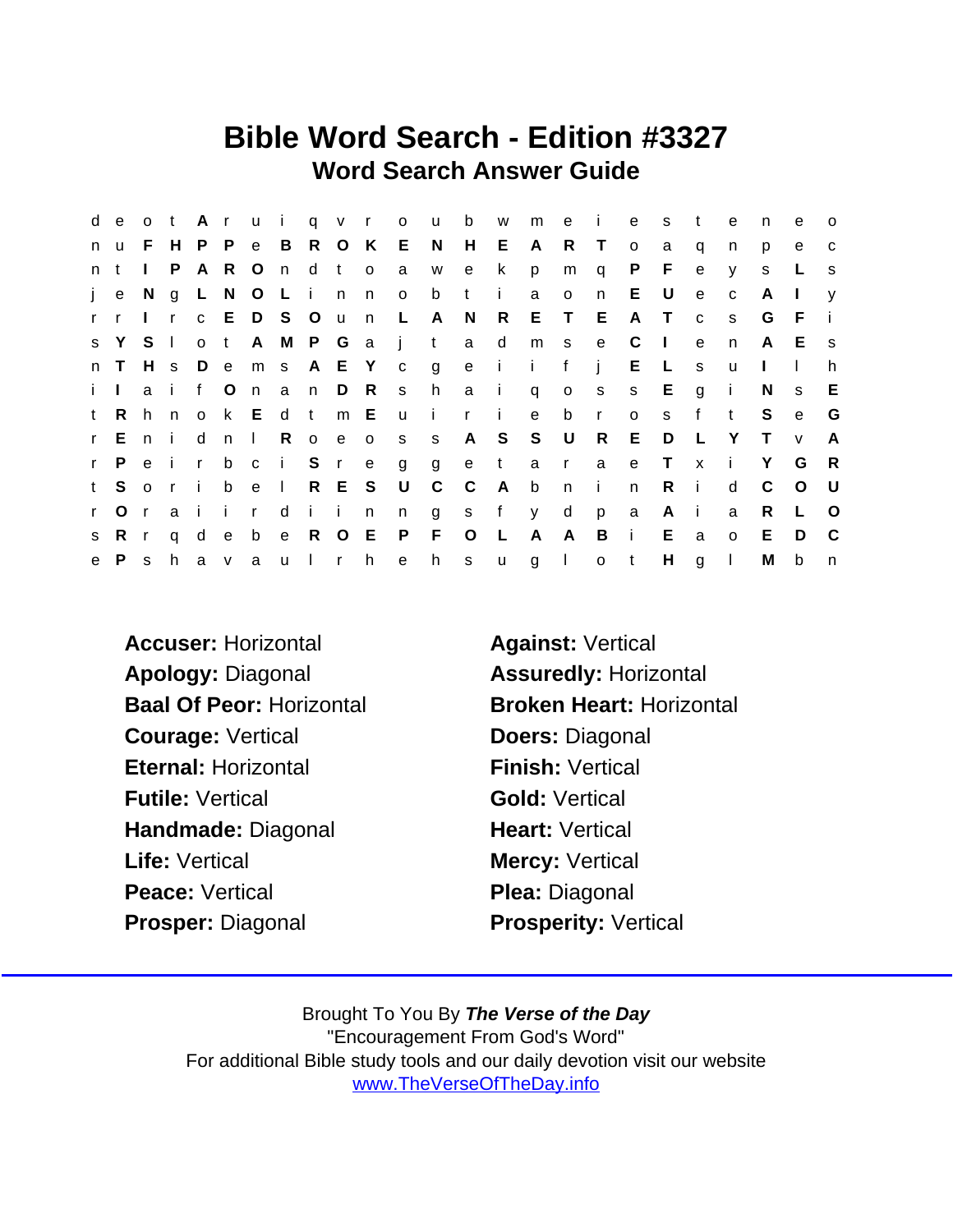# Bible Word Search - Edition #3327 Words Used And Their Definitions

**Accuser** A reference to Satan (See Revelation 12:10)

Against Opposed to

Apology Expression of remorse for one's wrong doing

Assuredly Confidently; Without doubt

Baal Of Peor The chief god of the Phoenicians

Broken Heart Hurt feelings

Courage

Having the strength to continue despite whatever fear or danger may be involved

Doers People who follow God's word

Eternal

Timeless; existing outside of time

Finish

To accomplish or complete

Futile Pointless; Useless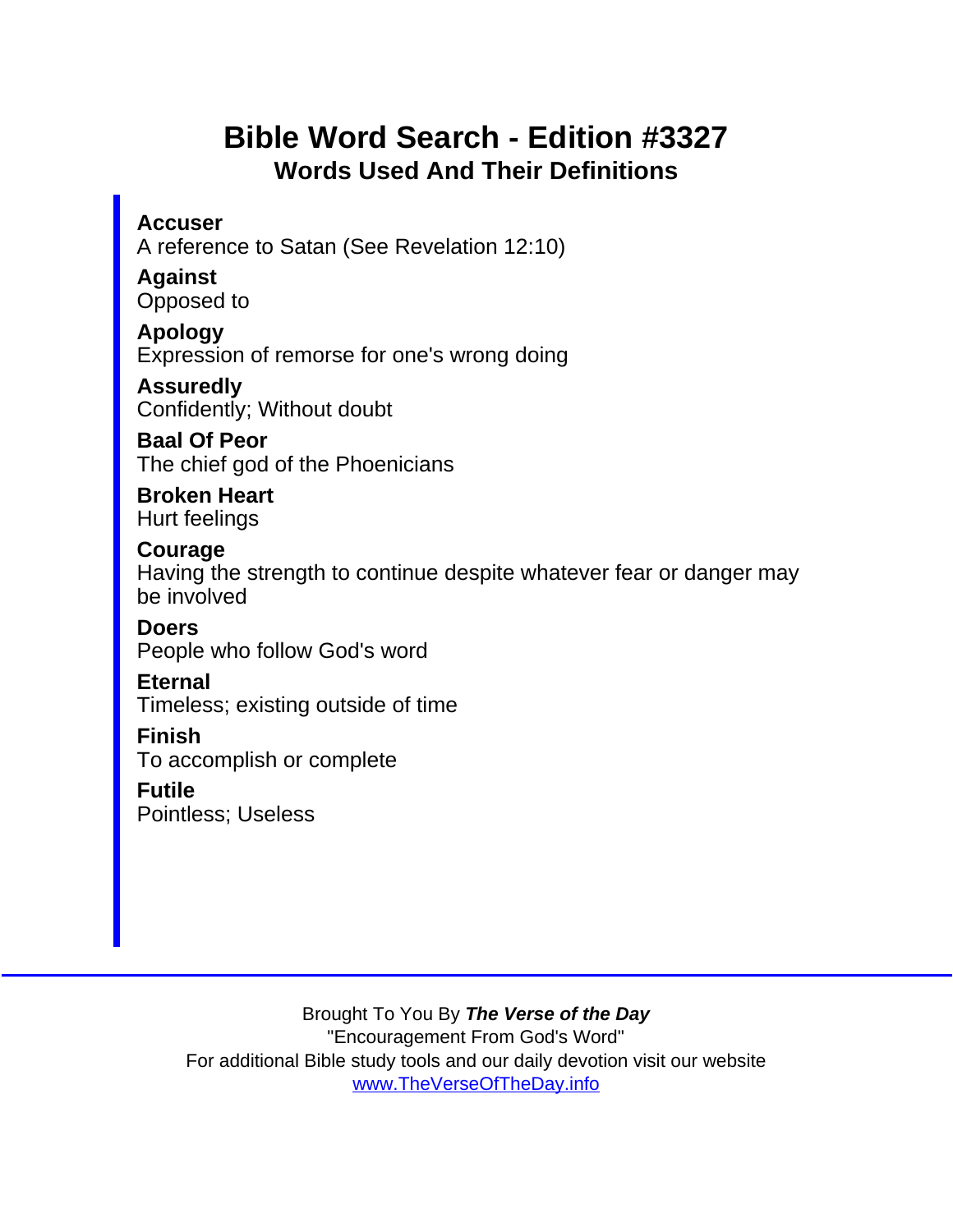# Bible Word Search - Edition #3327 Words Used And Their Definitions - Continued

#### Gold

A precious metal of a yellowish color; It was used to make the Ark of the Covenant and the Temple

Handmade

Made or put together with the hands

**Heart** 

Capacity for sympathy, feeling, affection; Organ of the body responsible for pumping blood

Life

Existence on the physical or spiritual level

**Mercy** 

God offers it to us through sending His only Begotten Son to pay for all our sins and making us part of His family and given inheritance through Him. Our sinful nature deserves to be eternally separated from God forever in Hell; God will only accept a blood sacrifice to cover sins and in the Old Testament only a perfect lamb was accepted. Then God sent His very own Lamb and now that is the only sacrifice required and accepted for the payment of sins.

Peace

Wholeness, completeness; Opposite of conflict

Plea To beg; A request

Prosper To thrive; To succeed